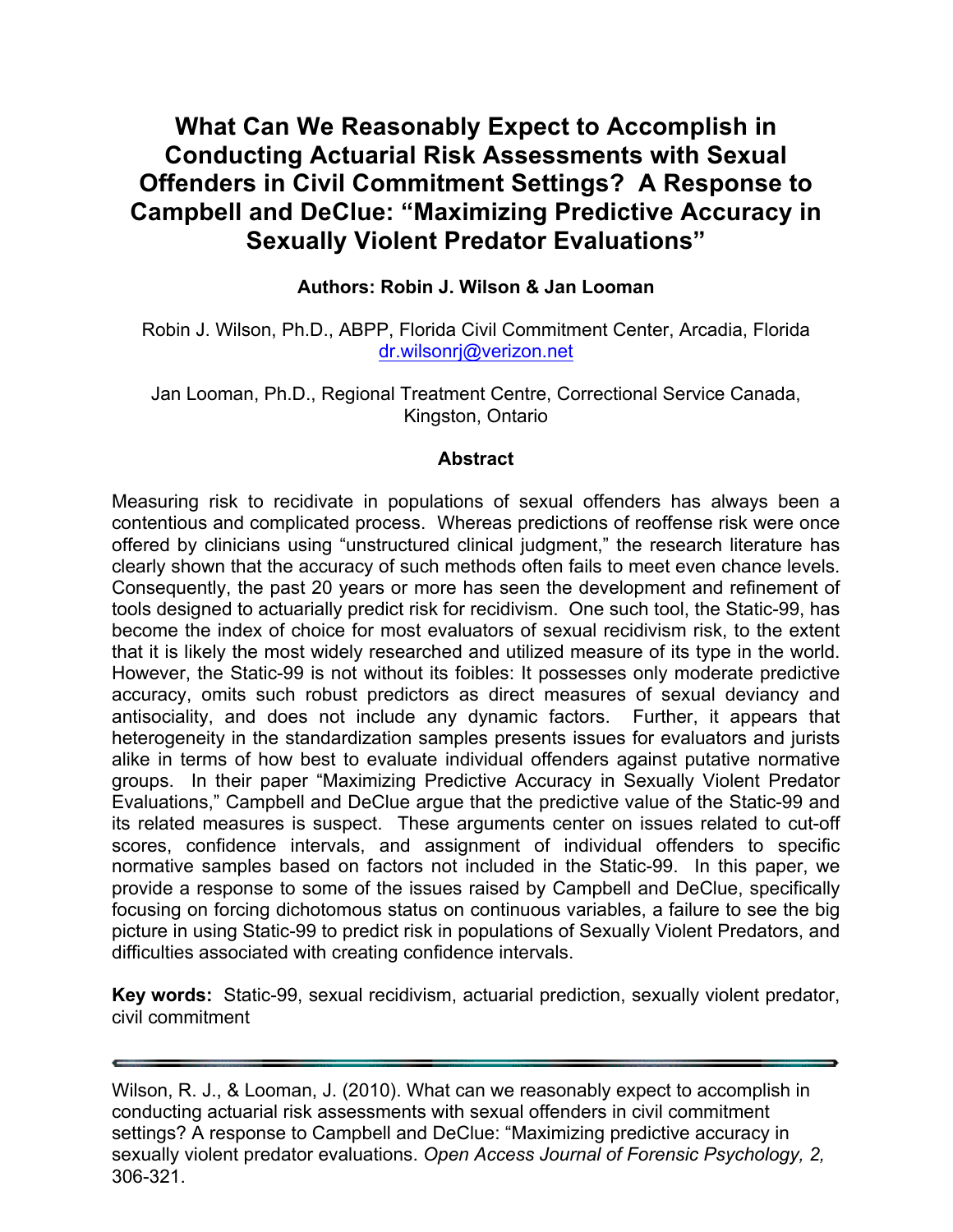The assessment and management of risk to reoffend in criminal offenders is a matter of considerable public and professional interest. As society becomes more and more intolerant of violence in its midst, legislators have moved to impose measures intended to lower the potential for harm caused to the public by known offenders. This is especially true in regard to sexual offending, where recent years have seen the implementation of a number of policies designed specifically to reduce sexual recidivism. Although some researchers have challenged many of these measures as being high in public appeal but low in efficacy (see Levenson & D'Amora, 2007), it is not our intention to address that particular issue in this paper.

As public policies have been implemented in an attempt to manage sexual recidivism from an "official control" standpoint, behavioral scientists have attempted to develop methods to better identify who may or may not reoffend once released back to the community. Indeed, as pertains to sexual offender risk assessment, this has become a contentious issue for empirical and practical debate. At the heart of the matter is whether or not risk to reoffend can be accurately predicted. This issue is particularly pronounced in the United States, where 20 states and the federal government have enacted procedures for the indeterminate civil commitment of persons judged to be "sexually violent predators" or "sexually violent persons," known colloquially as SVPs. The utility of statutory definitions associated with labeling an offender an SVP are beyond the scope of this paper; however, readers should know that general criteria for this designation are: 1) a history of sexual offending, and 2) possession of a "mental abnormality" that, without appropriate treatment, would preclude the individual from being able to control his/her propensity to engage in further sexual offending. A key component to establishing the second criteria typically involves assessments of the offender's risk to reoffend.

In "Maximizing Predictive Accuracy in Sexually Violent Predator Evaluations", Campbell and DeClue (2010) argue that there are many issues that evaluators must consider should they choose to use actuarial risk-assessment instruments in their evaluations of persons referred for possible civil commitment as an SVP. In the following, we offer a response to some of their premises and concerns.

## **Actuarial Risk Assessment**

Over the past three decades research scientists have worked hard to refine methods of assessing risk; particularly to address concerns raised by Monahan (1981) that unstructured clinical judgment regarding risk to reoffend led to accuracy levels below chance (i.e., we would have been better off flipping a coin than asking a riskassessment professional for his/her opinion). Early efforts to reduce subjectivity in the risk-assessment process included the Level of Service Inventory (see LSI-R—Andrews & Bonta, 2000), the General Statistical Information on Recidivism scale (GSIR— Nuffield, 1982; later revised and known as the SIR-R1—Nafekh & Motiuk, 2002), and the Violence Prediction Scheme (an early precursor to the Violence Risk Appraisal Guide [VRAG] and the Sexual Offender Risk Appraisal Guide [SORAG]—see Quinsey, Harris, Rice, & Cormier, 2006).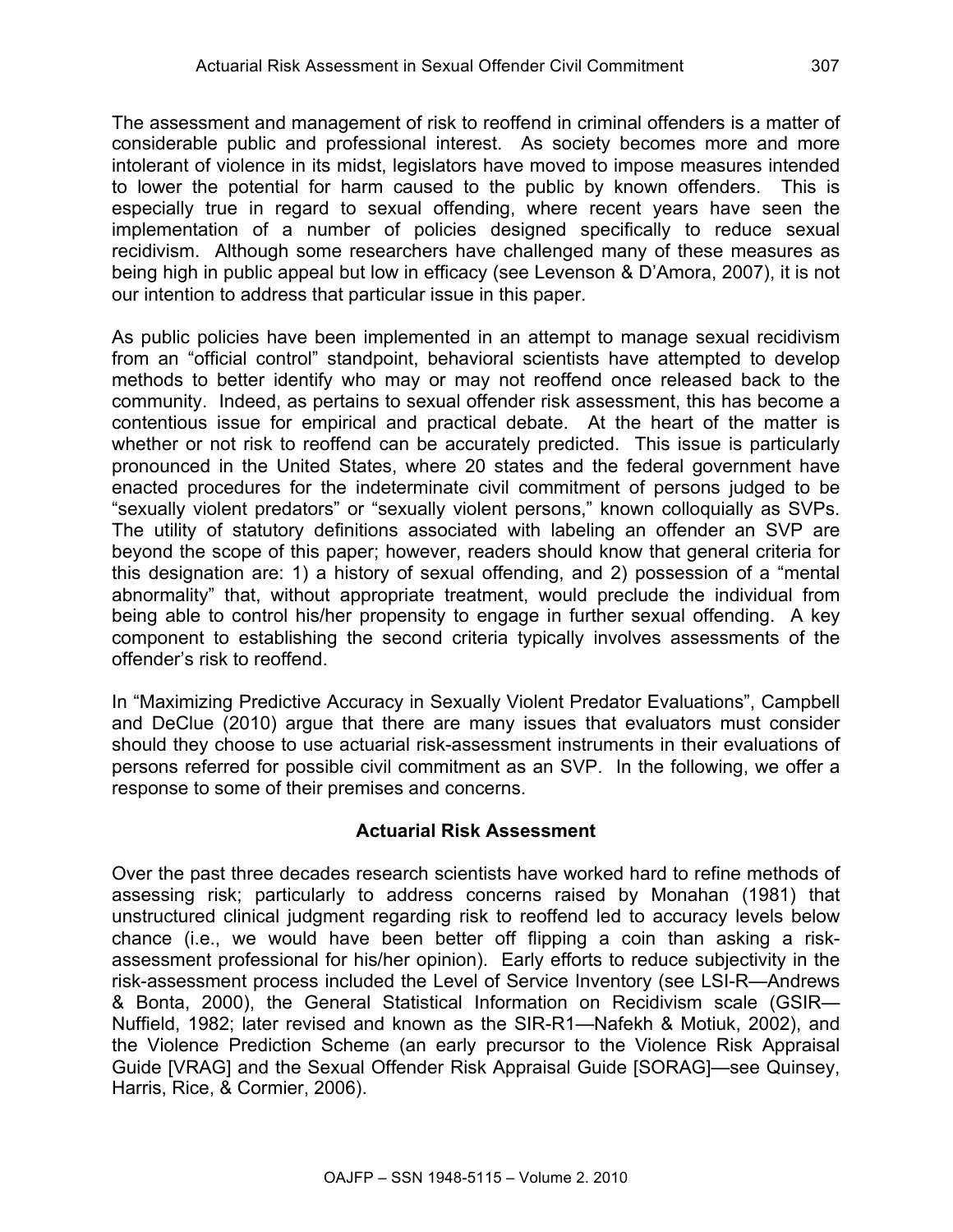Actuarial risk assessment involves the use of scales comprised of empirically derived factors with some demonstrated utility in predicting a certain type of behavior—in this case sexual or violent recidivism. The items are often chosen through a process of meta-analysis of factors (e.g., Hanson & Bussière, 1998; Hanson & Morton-Bourgon, 2005). Standardization of the measure requires scoring a sample of individuals on the scale, following them for a period while they are exposed to risk, and then statistically analyzing the outcome data. At the completion of the time-at-risk period, the scale's constructors will calculate what percentage of persons in each cohort of scores has reoffended (e.g., 35% of persons who scored "5" on the scale reoffended within a period of 10 years). It is then possible to use the instrument on an individual knowing that, within a margin of error, an individual who scores "5" is likely to behave similarly to the larger group of persons with that same score in the standardization sample. We might then say, "Research has shown that groups of men demonstrating the same empirical risk factors as Mr. X have been seen to recidivate at 35% over 10 years."

# **Static-99**

The Static-99 (Hanson & Thornton, 1999) and related instruments (Static-99R, Static-2002, Static-2002R) are among the most popular and extensively researched tools of their kind in the world (Helmus, Thornton, & Hanson, 2009). The Static-99 actuarially assesses risk for sexual and violent recidivism based on static risk variables (i.e., variables that are largely historical in nature and not amenable to intentional change or clinical influence). The original 1999 version consisted of 10 static items and scores ranged from 0 to 12. Moderate to good predictive validity has been found for the Static-99 (average *d* = .67 across 63 studies—Hanson & Morton-Bourgon, 2009). In 2008, new recidivism norms were released following concern that the 1999 recidivism estimates over-predicted risk, especially at the higher score levels (Harris, Helmus, Hanson, & Thornton, 2008). In 2009, one item of the original scale (age at release) was changed to allow for a greater range of scoring opportunities consistent with contemporary research showing that risk decreases as offenders age (Helmus et al., 2009). Scores on the Static-99R range from -3 to 12 (Helmus, 2009). Recidivism estimates were again revised and released, now allowing evaluators to compare individual cases against four normative samples. However, the criteria for choosing against which sample to compare individual offenders has continued to be a subject of much discussion.

Since its release, the Static-99 and its related instruments (Static-99R, Static-2002, Static-2002R) have been the subject of considerable cross-validation research in many jurisdictions throughout North America, the United Kingdom, Europe, and Asia. For the most part, predictive accuracy in those jurisdictions has been similar, as was outlined in a recent meta-analysis (Hanson & Morton-Bourgon, 2009). However, in spite of its broad popularity and consistently demonstrated empirical utility, the Static-99 and its progeny are not without their foibles, which are arguably applicable to all such scales (e.g., SORAG, MnSOST-R, etc.).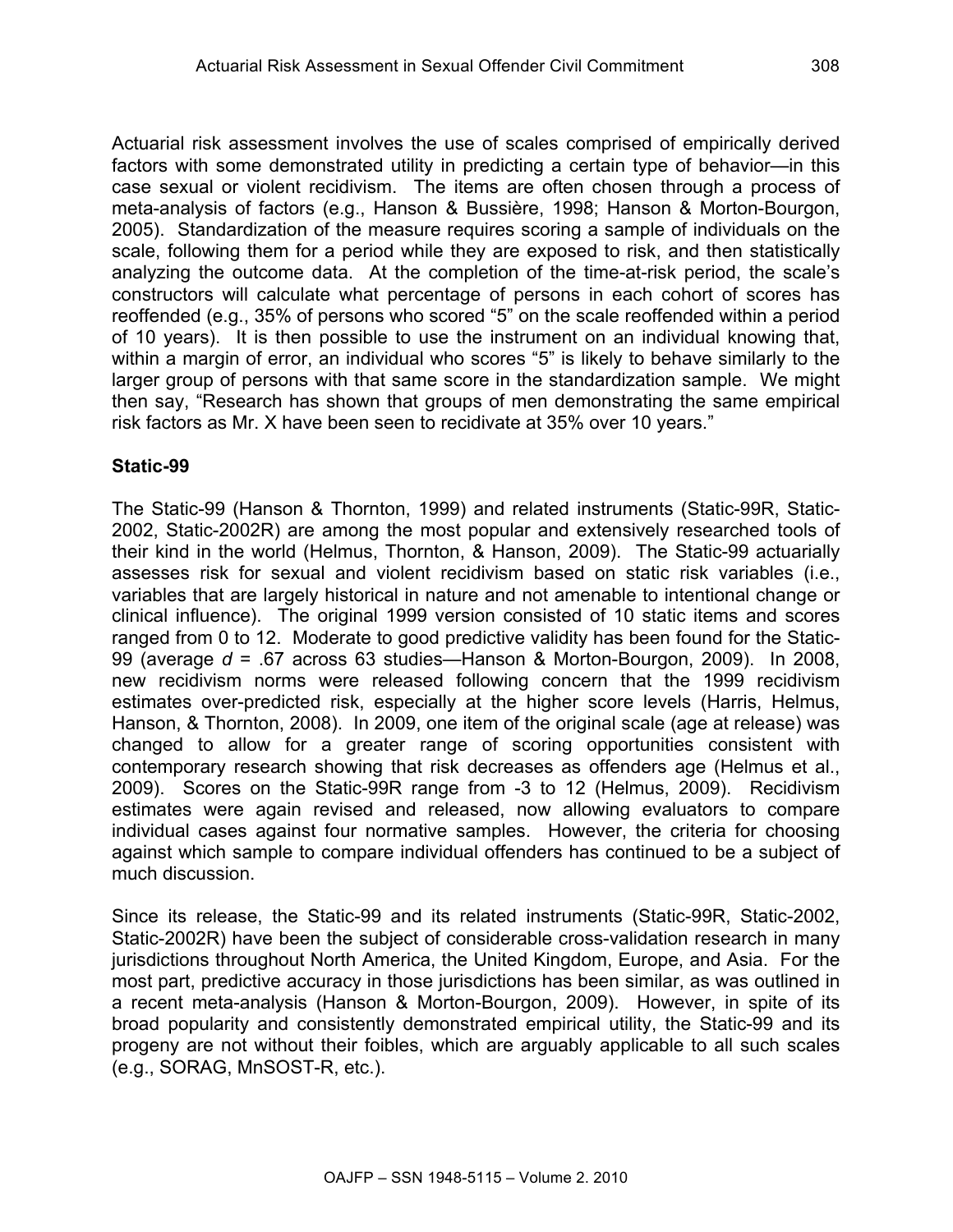## **Problems in Actuarial Risk Assessment with SVPs**

Before we turn our attention to problems specific to measuring risk potential in SVPs, let us first acknowledge that there are problems inherent in actuarial risk assessment *as applied to all populations*. Studies of the accuracy of actuarial risk prediction tools show clearly that such measures have typically moderate predictive ability (e.g., for Static-99:  $d = 0.67$ , with N = 20,010 over 63 studies contributing to the meta-analysis—Hanson & Morton-Bourgon, 2009). In their paper, Campbell and DeClue acknowledge that construction of a tool that includes all sources of predictive ability would be impractical. Indeed, the seminal Hanson meta-analyses (Hanson & Bussière, 1998; Hanson & Morton-Bourgon, 2005)—the earlier of which had a major impact on item selection for Static-99—showed clearly that there are many factors that might assist us in predicting risk. However, inclusion of all such items would result in an unwieldy tool, unpopular with assessors and of limited utility in some jurisdictions. Regarding the latter, penile plethysmography (also known as phallometry—see Freund, 1963) is a case in point. Both of the aforementioned Hanson meta-analyses identified possession of deviant sexual interests (via sexual preference testing) as being the most robust predictor of sexual recidivism, yet the Static-99 and its related scales do not include this as an item. This is partly because not all jurisdictions utilize sexual preference testing methods; sometimes because local social mores do not support use of testing that relies on presentation of sexually deviant stimuli (pictures, videos, or narratives). Further, engagement in sexually deviant behavior appears to be amenable to change via treatment (Hanson, Bourgon, Helmus, & Hodgson, 2009), which suggests that this is a dynamic predictor. Nonetheless, it is important to note that, from the outset, Static-99 does not include the item with the single greatest predictive power. The implication is that Static-99 is not a fully comprehensive risk assessment, nor has it ever attempted to be.

Sexually violent predators (or persons) are unique among sexual offenders. To put a fine point on this, let us use Florida as an example. Florida's civil commitment statute was enacted in January 1999. The Department of Children and Families' Multi-Disciplinary Team has screened more than 38,699 sexual offenders identified in Florida over the past 11 years (Florida Department of Children and Families flowchart, personal communication with Suzonne Kline, September 2010). However, of those 38,699 screened offenders, approximately nine percent (3,640) were referred for psychological/psychiatric evaluation, and only 1,344 sexual offenders have been referred to the Court for civil trial, which represents about 3.5 percent of the sexual offenders reviewed in Florida since the statute was enacted. Even fewer of those referred for commitment were actually found to be sexual violent predators—in fact, less than half. As it makes some sense that these civil proceedings would be used with only those offenders who pose the greatest risk to the public, the logical supposition is that those who pose the greatest risk are exceedingly rare.

It is commonly known that the general distribution of risk to reoffend among sexual offenders is positively skewed, meaning that there are many more offenders on the lower end of the risk continuum than on the higher end (see Hanson & Thornton, 1999).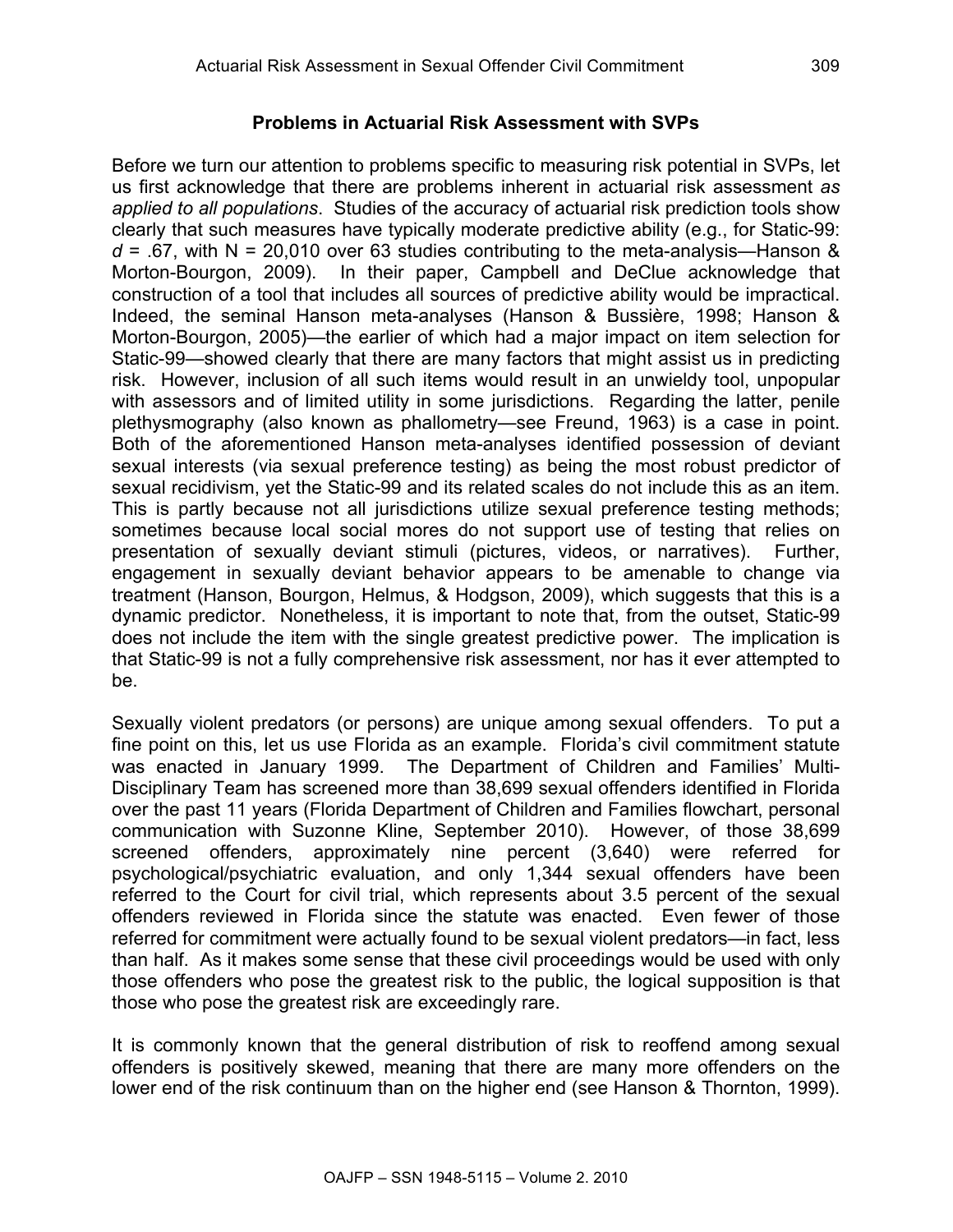Indeed, in the 2009 data (Phenix, Helmus, & Hanson, 2009) for the Static-99R standardization sample, 34.9 percent of the included offenders scored "1" or less (nominal risk category of "low") while only 15.2 percent of the sample scored "6" or higher (maximum score of 12), described by the test's constructors as being in the nominal category "high risk."

At this point, it is important to define what we mean by "high risk." Many SVP statutes have adopted language along the lines of "more likely to (recidivate) than not" when discussing the inclusion criteria for who should be considered for civil commitment. The original Static-99 standardization sample appeared to serve this concept well, in that those offenders who scored "6" or higher were nominally assessed as both "high risk" and at a 52 percent chance of reoffending in 15 years (i.e., more likely to than not). From a social perspective, there is a certain degree of risk that the community may abide. When faced with a 52 percent chance of thunderstorms, many of us will still choose not to carry an umbrella. Clearly, we cannot equate the risk of getting wet with the risk of being sexually assaulted—the stakes are in no way equivalent. The risk for not reoffending in the "high-risk" nominal group in the original Static-99 sample is only slightly less than the risk for reoffending (48 percent vs. 52 percent, within margins of error). Indeed, many in the community might ascribe high-risk status to offenders showing even lower risk probabilities than 52 percent.

In 2008 (Hanson & Thornton, 2008), new normative samples delineating lower projected rates of sexual recidivism were released by the Static-99 research group, largely because contemporary research has suggested that, even within the same Static-99 score, sexual offenders are reoffending at rates lower than those reported when the original Static-99 normative sample was established (as well-demonstrated in Figure 1, below). In fact, in some cases, researchers have found rates to be dramatically lower than projected, even in high-risk samples (e.g., Wilson, Picheca, & Prinzo, 2007).



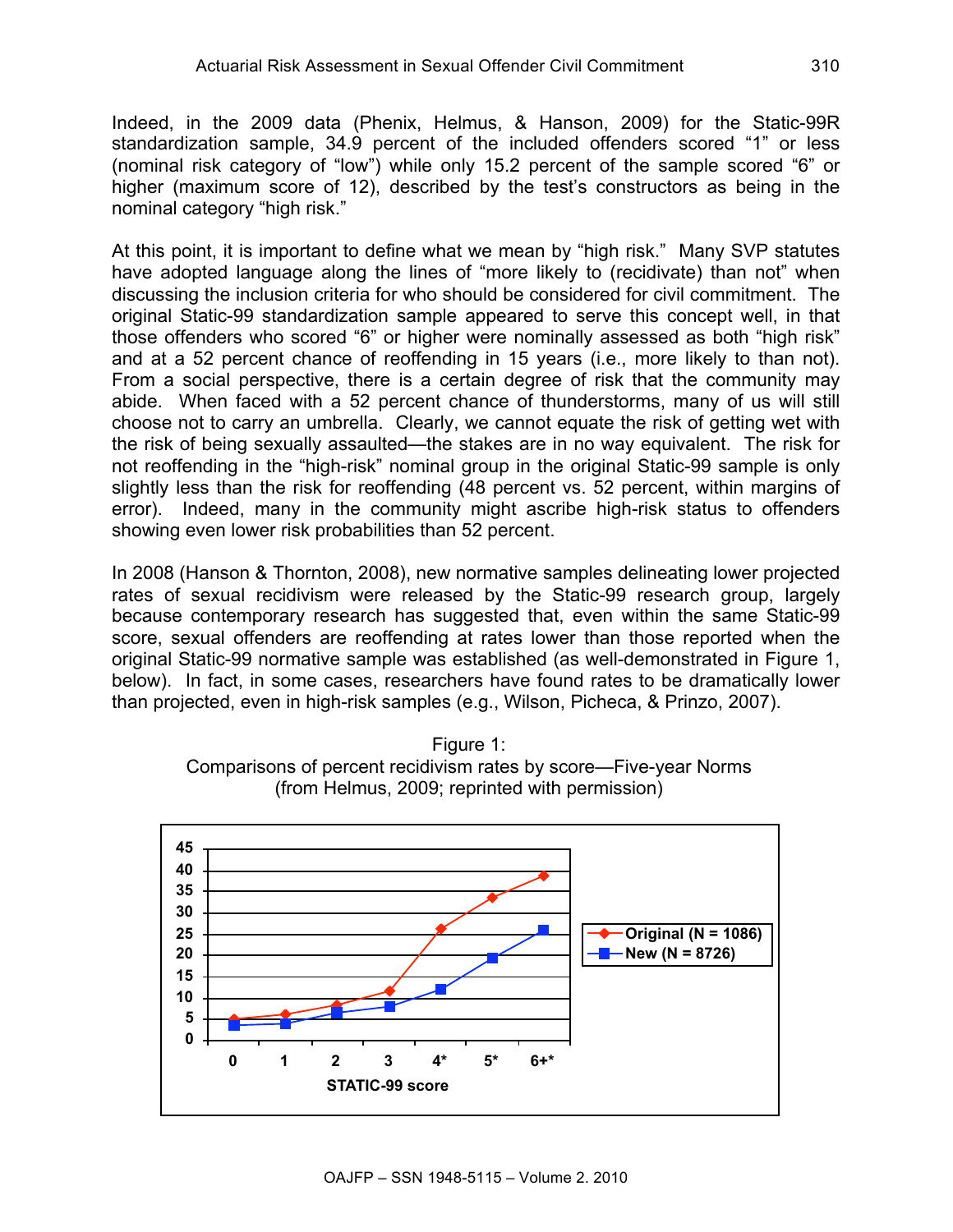When preliminary data were presented in the fall of 2008, the Static-99 research group suggested that samples could be divided in two—"routine" cases versus those who would be considered "preselected for high risk." However, within a year, when the project was completed, there was a new formulation for proposed normative samples. At the 2009 conference of the Association for the Treatment of Sexual Abusers (ATSA) the Static-99R was introduced, along with sets of norms for samples with different baserates, even within the same Static-99 score (i.e., samples described as "routine", "nonroutine", "preselected for treatment", and "preselected for high risk/needs"—Helmus et al., 2009; Hanson, Phenix, & Helmus, 2009). It is important to note that each of these subsamples has significantly lower base-rates of reoffending than the 1999 norms, even the group preselected for high risk/needs.

#### **Maximizing Predictive Accuracy**

Campbell and DeClue suggest that using a cut-off of "6" from the original 1999 sample provides the greatest predictive accuracy when one assumes that all persons scoring "6" or higher will reoffend and that those scoring less will not. However, they go on to make the case that, with the new recidivism norms discussed above, the greatest predictive accuracy is achieved when predicting that no one will re-offend, and that the confidence interval that can be ascribed to individual risk predictions (based on group data) is so broad as to be essentially meaningless. They make this argument based on what, on the face of it, appears to be convincingly simple statistical procedures.

However, as Hanson and Howard (2010) point out, one cannot equate sexual offender (or any other offender) risk assessment with medical outcome risk assessment, as Campbell and DeClue attempt to do (providing yes/no predictions for recidivism). The rationale for the distinction is simple: For medical conditions, the presence of certain diagnostic features (runny nose, cough, lethargy) is associated with the likelihood that the person has a particular condition (common cold). This diagnosis can be proven to a reasonable degree of certainty through medical testing. With sexual offender risk assessment the case is not the same, as pointed out by Hanson and Howard (2010). As they say, "In contrast to diagnoses, risk assessments estimate the likelihood of an event that has not yet happened, and may never happen. They are inherently stochastic, and the future outcome can only be estimated with a certain probability" (p. 276). Thus, equating risk assessment with medical diagnosis, as Campbell and DeClue attempt to do, is patently inappropriate. It is more appropriate, as Hanson and Howard also point out, to equate sexual offender risk assessment to the process which insurance companies use when deciding the cost of insurance. A young male is at higher risk for car accidents; so young males pay more for insurance. An overweight smoker is at higher risk for medical complications than a fit nonsmoker, so overweight smokers pay more for medical insurance. The overweight smoker may never experience the adverse medical conditions for a variety of reasons (including genetics), which are currently poorly understood and not assessed by the insurance company. However, reasonable people understand the greater risk ascribed to that person and accept the higher cost for insurance.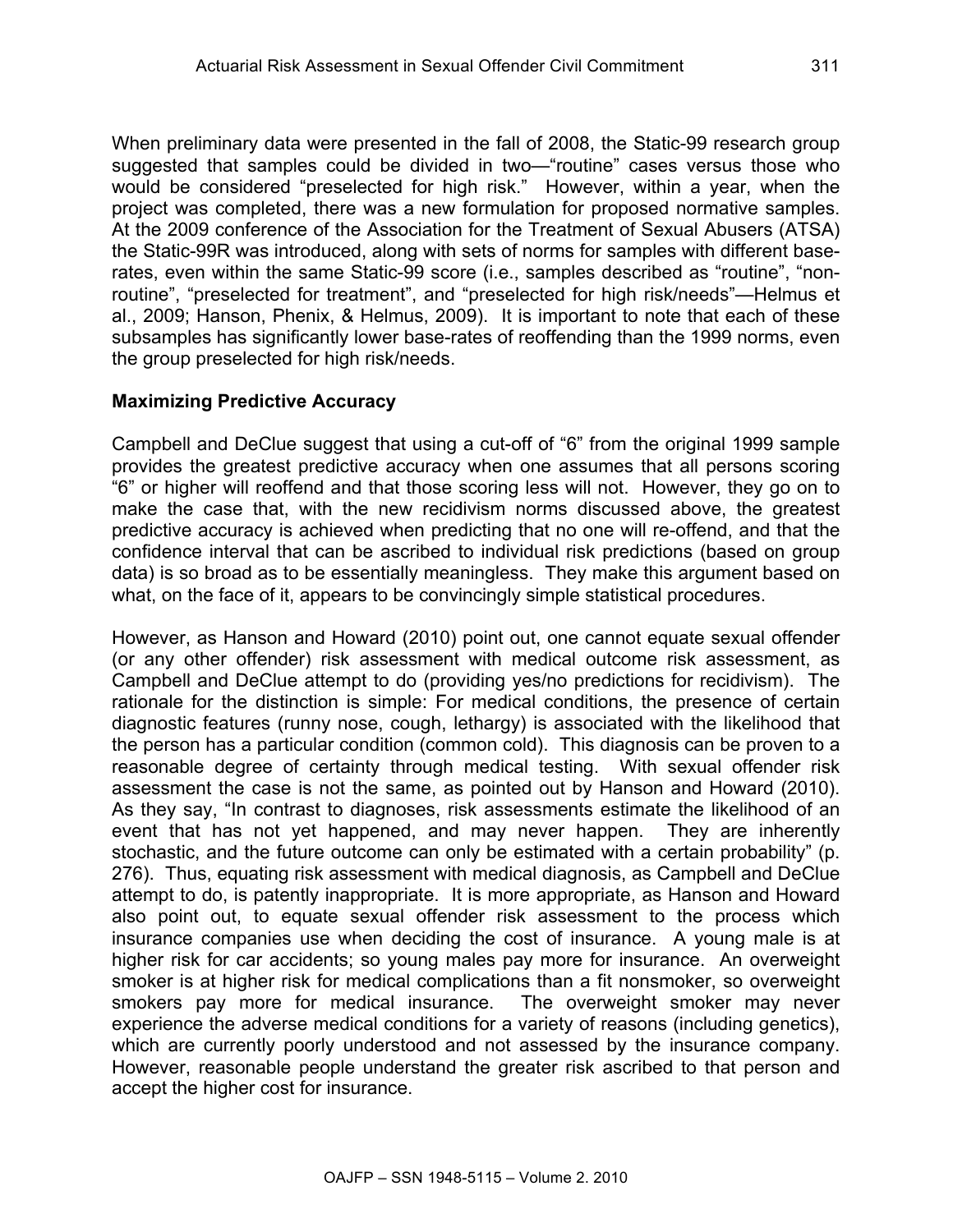However, no reasonable person would say that a 30-year-old male who is overweight and smokes WILL succumb to cancer in the next 10 years, despite his higher statistical probability. Returning to the Static-99, it would be our contention that this unnatural forcing of a continuous variable into dichotomous status fails to appreciate what the instrument was designed to do, in a similar manner, as the overweight smoker/cancer connection is unreasonable. Simply put, the Static-99 and its progeny were not designed to facilitate answering of the "more likely to than not" question faced by SVP evaluators, *no matter how much they may want them to*. Rather, this instrument was designed to be used on sexual offenders with a range of risk profiles. Further, arbitrarily assuming that all offenders with scores of "6" or more will reoffend seems to omit the obvious reality that we already know that 48 percent (within a margin of error) of such offenders will not reoffend, at least according to the 1999 normative sample.

Perhaps, the major problem in this matter regards how we view success and failure in sexual offenders. Campbell and DeClue appear to argue that we must be able to separate offenders into finite groups—those who will and those who will not reoffend. This assumes that success upon release is a binary concept, based solely on the presence or absence of recidivism. However, recent clinical formulations suggest that success is likely better conceptualized as continuous in nature (Pake, 2010). Currently popular philosophies, such as Old Me/New Me (Haaven, Little, Petre-Miller, 1990), Self-Regulation/Good Lives Model (Yates & Ward, 2008), and the "balanced, selfdetermined lifestyle" concept of the Life Skills model (Curtiss & Warren, 1973; Wilson & Yates, 2009), all stress that treatment must attend to the whole being, and not just focus on sexually offensive behavior. In such formulations, success is more about lessened personal and social dysfunction, with decreased offending being but one aspect of the positive outcomes enjoyed by those who achieve greater lifestyle balance and facility. This is also more in line with the concept of "harm reduction" (Marlatt, 1998), wherein attention to dynamic risk lessens the chance for harm to others while increasing selfregulation.<sup>1</sup> Indeed, this is the major thrust behind advanced risk-assessment and management frameworks such as Thornton's (2002) Structured Risk Assessment model or the Hanson, Harris, Scott, and Helmus (2007) Dynamic Supervision model (including Stable-2007 and Acute-2007). All in all, attendance to "in-treatment change" (Abracen & Looman, 2005; Hanson & Harris, 2001)—throughout intensive institutional treatment to community-based (and, perhaps, lifelong) maintenance—is probably a more informative endeavor than simply measuring who did or did not commit a new sexual offense. This is particularly true for SVPs, who typically present lifestyle dysfunction in many more domains than just sexual self-regulation.

#### **Margins of Error**

j

You might ask, "Why are they continually restating *within a margin of error*?" Simply, we keep stating it because it is the truth and this reality needs to be acknowledged.

 $1$  Regarding harm reduction, it is possible to see some degree of positive outcome even in those offenders who recidivate; particularly, with respect to lesser degrees of offense severity and harm sustained by victims.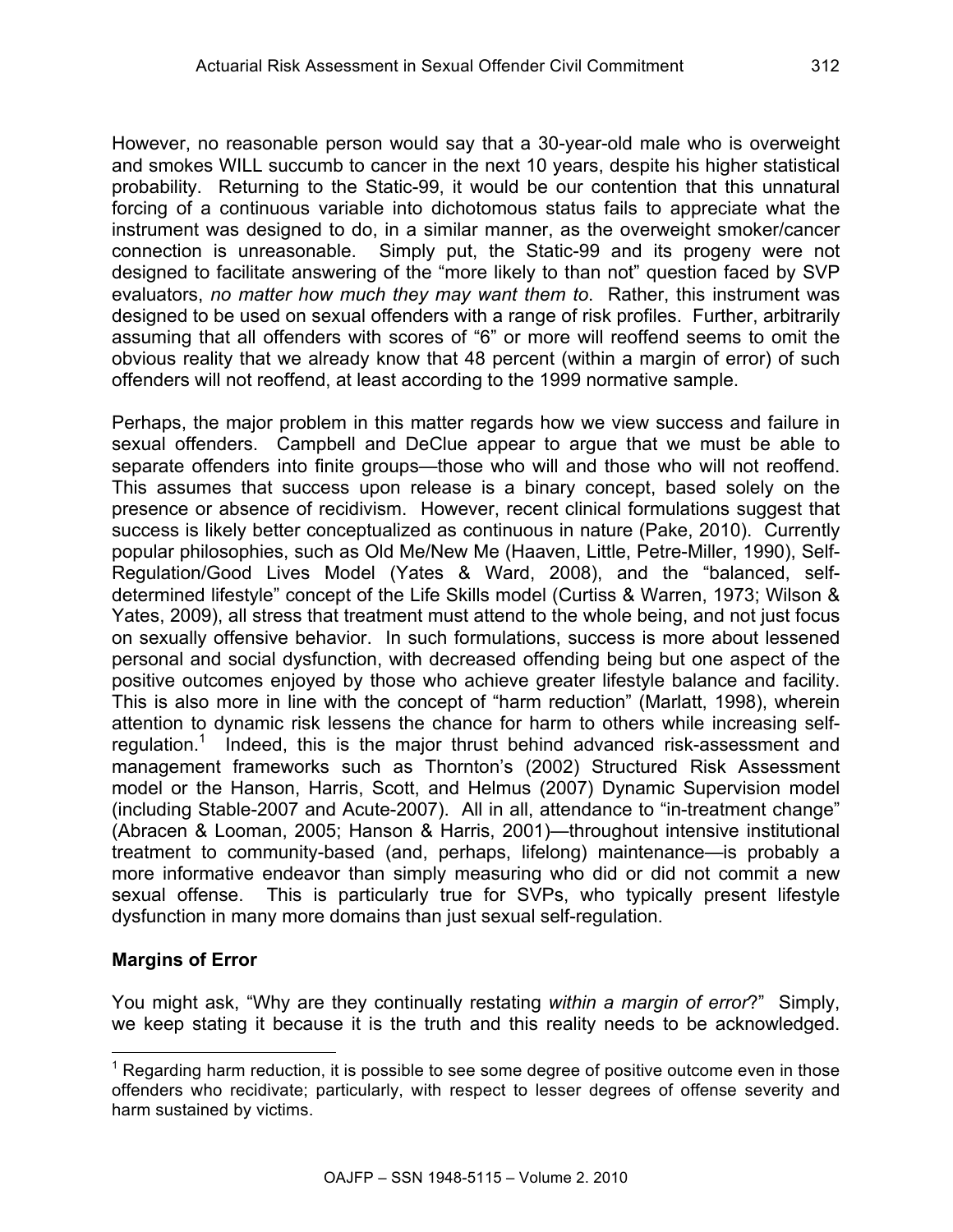There is considerable error inherent in the predictions of the Static-99 and associated measures. In fact, this is true of all such instruments, as discussed above with the insurance example. This is why all good risk-assessment trainers admonish their workshop participants against putting all their eggs in the same basket, as it were. Earlier, we explained that not all predictors could realistically be included in a scale. This is one source of prediction error. Another source derives from the manner in which individual offenders achieve certain scores. For example, we have stated above that Static-99 scores of "6" or higher place offenders in the nominal category of "high risk" relative to other offenders achieving different scores; however, how an individual offender achieves that score may vary. Not all variables on the Static-99 contribute the same amount of variance to the risk-prediction effort. In reviewing the tables provided by Hanson and Bussière (1998)—the data that provided some of the rationale for choosing certain items over others for the Static-99—it is clear that not all items eventually included in the instrument possess the same predictive strength. Last, error may result from a lack of reliable or complete file information used to compute scores, or the rater may simply interpret that data incorrectly. Simply put, there are numerous sources of error with which assessors must contend if they wish to provide useful predictions. This underscores the need for comprehensive methods in risk assessment, beyond relying on actuarial predictions alone.

Hanson et al. (2009) have suggested that there are moderator variables that might affect absolute recidivism rates. They concluded that, among a variety of methodological, individual-level, and systems-level factors, this within-score variability is largely due to two factors—age at release (thus, necessitating revision of the "age" item), and sample type. Regarding the latter, when we look at the highly significant *Q* statistics included in the meta-analyses of Static-99 including all replications (*Q* = 129.85, p < .001—Hanson & Morton-Bourgon, 2009; see also Helmus, 2009), we can clearly see that there is a high degree of variability within some putative normative sample types (e.g., all subjects and routine subjects versus subjects preselected for treatment need or subjects preselected as high risk/needs).

There is a problem, however. How do we decide which normative sample to use? What framework should we employ? Thornton, Hanson, and Helmus (2009) suggest that using the standard model of actuarial assessment for Static-99 would be flawed because it assumes (a) that base rates are constant, and (b) that all offenders possess risk factors in essentially the same way. Further, as many of the items are binary, or do not allow for quantifying levels of harm associated with the particular conduct being measured, there is also potential error present in this regard. Although further work needs to be completed to describe the various subsamples sufficiently to allow matching individual offenders to the specific normative samples provided, there is a certain degree of face validity associated with the process. For example, most evaluators will agree that a person who scores a "3" on the Static-99 and who is also phallometrically judged to be pedophilic warrants greater attention than a person with a similar score who does not show pedophilic sexual arousal (accepting that phallometry presents its own set of issues—see Marshall, 2005). Similarly, a person with Static-99 score of "6" combined with a Psychopathy Checklist-Revised (PCL-R—Hare, 2003)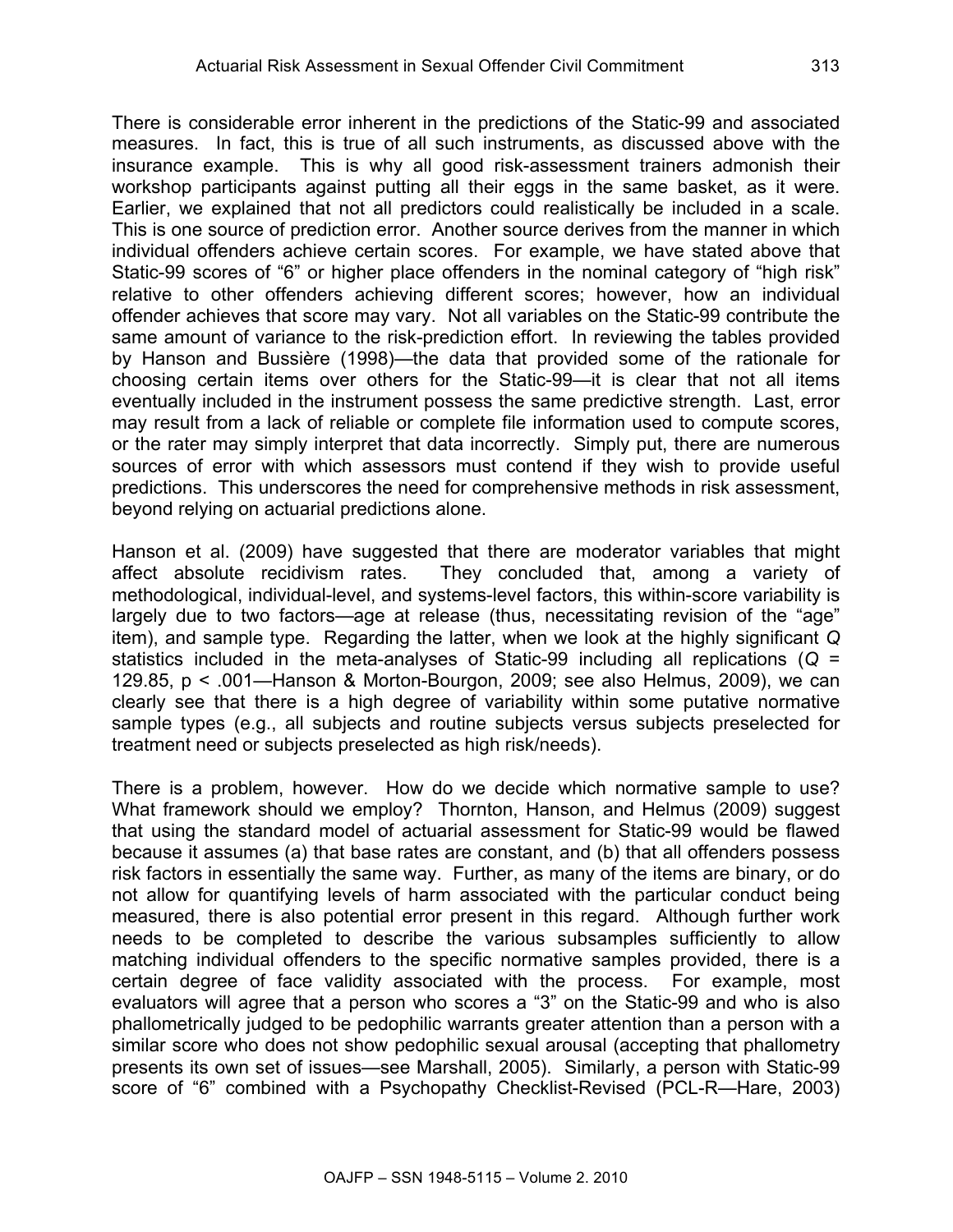score of "30" causes more concern than someone with a similar Static-99 score and a PCL-R score of "18" (accepting again that even the PCL-R, so popular in SVP settings, presents issues—interested readers may wish to review the recent debate and controversy in *Psychological Assessment* [Hare & Neumann, 2010; Skeem & Cooke, 2010a,b]).

During the 2009 ATSA conference in Dallas, TX, presentations were made that demonstrated incremental predictive value when psychological risk factors were used to revise relative risk assessments (Hanson & Helmus, 2009; Harkins, Thornton, & Beech, 2009; and Thornton & Knight, 2009). Thornton et al. (2009) point to strikingly similar findings in these three data sets that show that the magnitude of the incremental validity of these ratings was sufficient to reproduce the base-rate effects of the different sample types. Table 1 below, from Thornton et al. (2010), shows absolute recidivism estimates when one factors in scores on Stable-2007 or when one differentiates between "routine" and "selected for risk/need" normative groupings. Interestingly, the pattern is quite similar between these two methods of separating the sample.

> Table 1 Relative risk ratings considering additional factors (from Thornton et al., 2009; reprinted with permission)

| Static-99R Score | Three-Year Recidivism |                    | <b>Five-Year Recidivism</b> |                           |
|------------------|-----------------------|--------------------|-----------------------------|---------------------------|
|                  |                       | STABLE=5 STABLE=14 | Routine                     | Selected for<br>Risk/Need |
| $\mathcal{P}$    | 3%                    | 7%                 | 5%                          | 12%                       |
| 5                | 7%                    | 18%                | 11%                         | 25%                       |
|                  | 14%                   | 32%                | 19%                         | 38%                       |

# **SVP Populations**

Earlier, we contended that SVPs are not necessarily representative of sexual offenders in general. In a perfect world, all those persons deemed to be SVPs would be in that group of offenders posing the greatest risk to reoffend sexually. However, personal experience (author RJW) suggests this *may not always* be the case. It would appear that potential for sexual recidivism is not the only major risk issue found (or considered) in this select group of offenders. The Hanson and Morton-Bourgon meta-analysis (2004, specifically Table 1 in that paper) showed that sexual deviancy was the single greatest predictor of sexual recidivism. The next most important factor was "antisocial orientation." Related to SVP populations, the latter often equates to psychopathy, often characterized using PCL-R. Again, using Florida's SVP program as an example: Among a sample of 121 treatment participators sequentially assessed for treatment track placement, average Static-99 score was 5.96, average score on the PCL-R was 22.72, and average Level of Service Inventory-Revised (LSI-R; Andrews & Bonta, 2000) was 27.61. This represents a high risk/needs population and, as such, we would be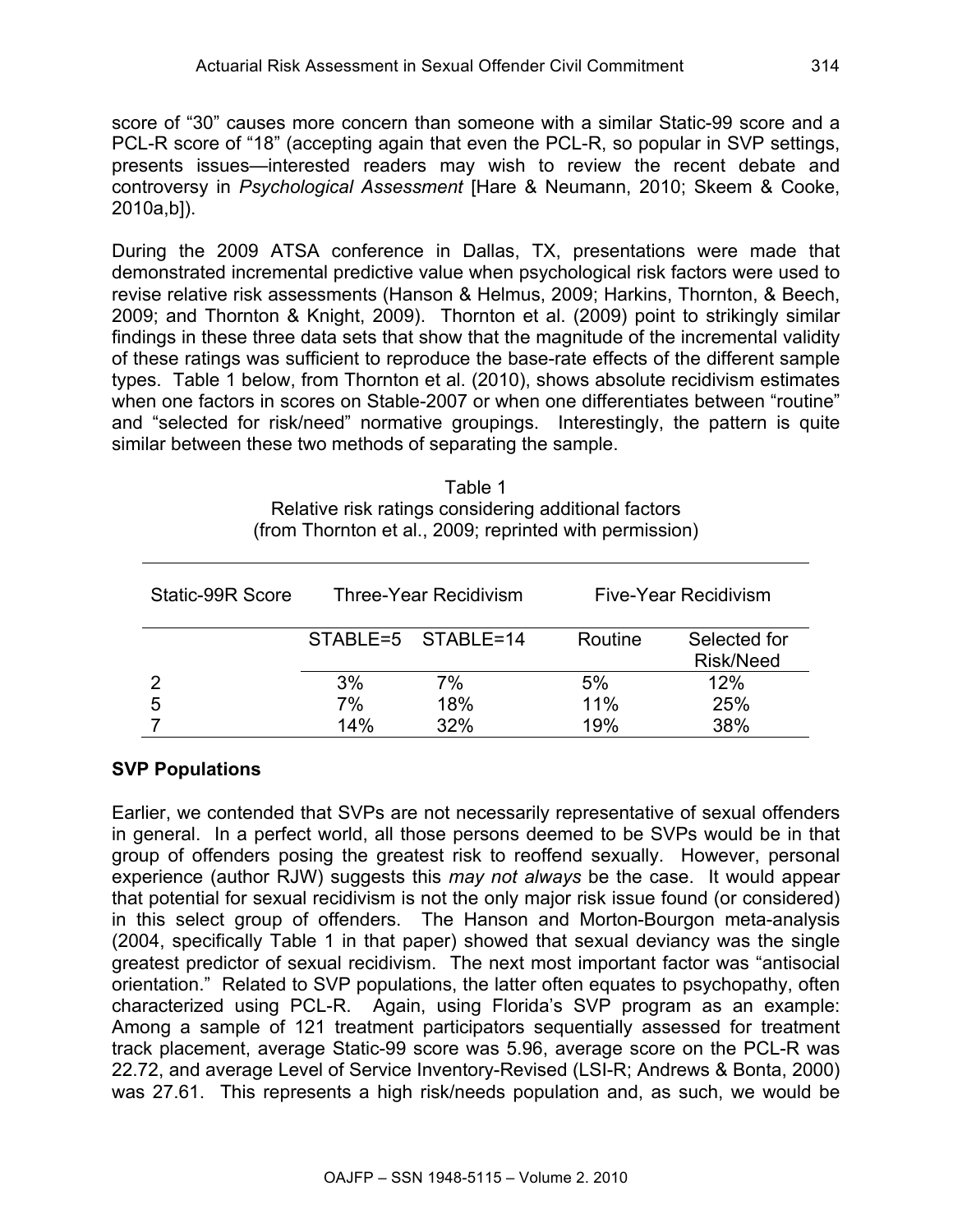generally inclined to suggest that this is the normative sample to which these men should be compared.

In an upcoming presentation to be made at the annual conference of the Association for the Treatment of Sexual Abusers in Phoenix, AR (Wilson, Looman, Abracen, & Pake, 2010), we will present data comparing residents at the Florida Civil Commitment Center (FCCC) to those at the Regional Treatment Centre (RTC), a maximum security correctional treatment center in Canada. Without wanting to give it all away before the presentation, it is our contention that these two groups of offenders are essentially similar to one another, in terms of both psychological makeup and risk potential. The main difference between these two groups is that offenders in the RTC group will be released to the community at or before the completion of their criminal sanction (i.e., sentence) whereas the FCCC group is released only at the discretion of the Court. It is our hope that, if these two groups truly are more similar than not, the release experiences of the RTC group might help better inform us as to the probabilities for success or failure should members of the FCCC group also be released. We also hope to gain increased knowledge of how treatment participation might affect success or failure in the community for this group of high-risk and high-need offenders.

However, regardless of what we might find in our study comparing FCCC to RTC, and further regardless of how myopic this perspective might be, it is clear to us that the SVP field would like to have its own normative sample designed specifically for SVP populations. Hanson et al. (2009) have clearly stated that the best-case scenario for determining recidivism estimates is to establish "local norms," a position with which Campbell and DeClue would appear to concur. Hanson et al. also state that a general fallback position would be to use the "routine" norms, stating strongly that use of one of the other normative groups would require justification. In the case of SVP, we suggest that local norms would constitute a sample of released civil committees aggregated from the various programs across the USA. Indeed, this would appear to be a very worthy research project. In the alternative, evaluators might be well advised to look for an analog to such a "local norm." We would argue (and intend to present supportive findings this fall) that the preselected for high-risk/need normative sample is the one that best approximates the attributes of the typical SVP (again, within a margin of error). This is supported to a large degree by the very process that brought these particular offenders to the point that they were even being evaluated for potential SVP status.

With jurisdictional differences, the various SVP statutes generally include two elements: 1) a history of sexual offending, and 2) possession of a "mental abnormality" that, without appropriate treatment, would preclude the individual from being able to control his/her propensity to engage in further sexual offending. Component 2 would seem to be analogous to the "psychological risk factors" concept highlighted by Thornton et al. (2009, p. 3) as being important in justifying the use of normative samples other than "routine":

It is only when unusually high levels of psychological risk factors are also present that the levels of risk required for civil commitment can reasonably be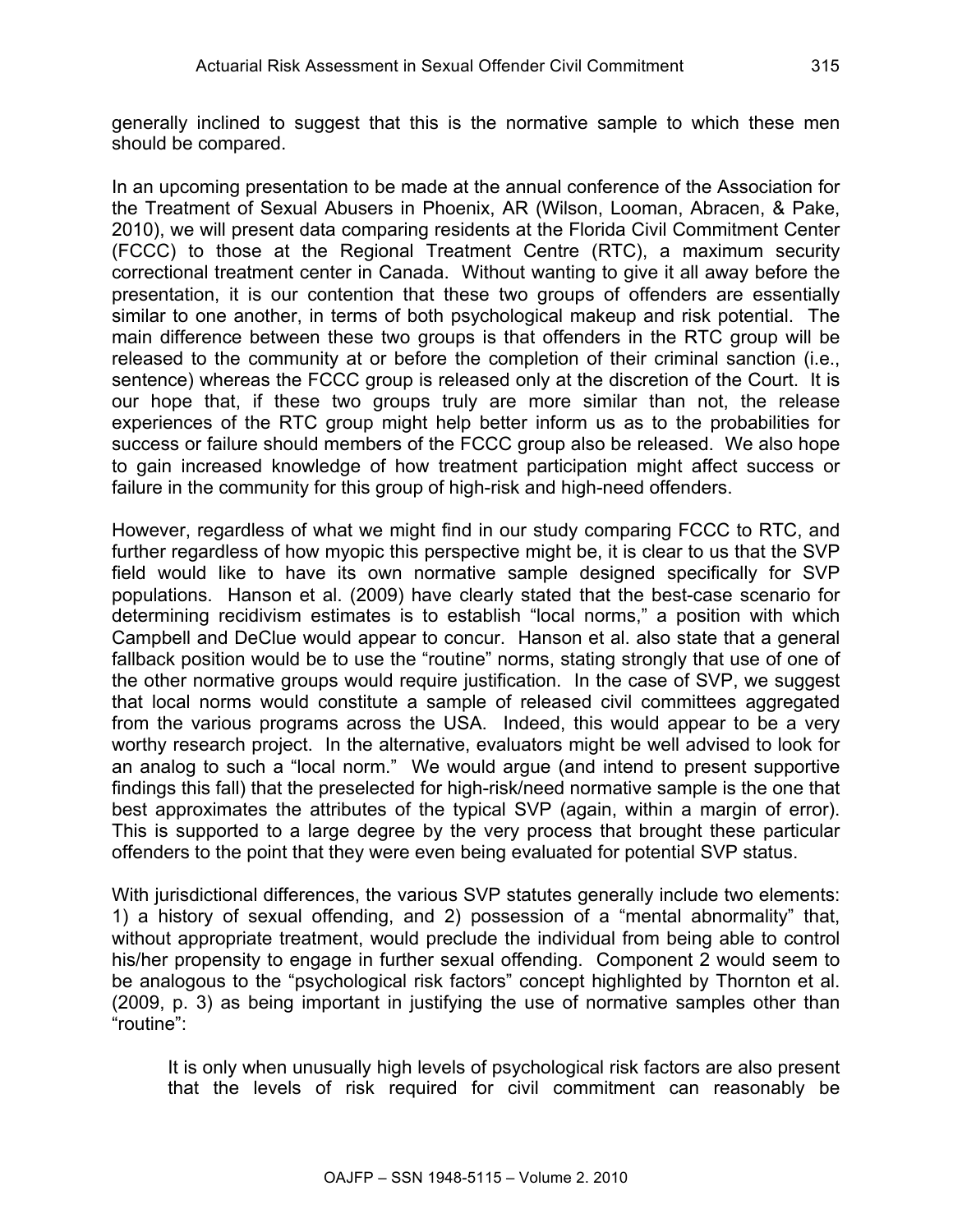attributed. . . . Prudent evaluators would only make this kind of attribution if they can also see direct evidence of high levels of psychological risk factors.

Add to that the fact that a particularly low number of such persons is ever presented to the court for SVP hearings (e.g., 4% of all adjudicated sexual offenders in Florida), and most readers by now should agree that *these are clearly not routine sexual offenders*. Why then, would we advocate use of routine norms?<sup>2</sup>

# **Final Thought**

We are concerned that readers of the Campbell and DeClue paper might be unintentionally left with the impression that the original Static-99 scoring and norms, using a cutoff score of "6" projecting a 52 percent chance of reoffending in 15 years, represent the most accurate means of judging who will or will not sexually reoffend upon release to the community, at least using Static-99. There is very little reason not to believe the assertion that reoffense rates have declined over the past decade, given that these findings are not unique to Static-99 projections or specific to sexual violence, for that matter (Federal Bureau of Investigation, 2007; Finkelhor & Jones, 2006; Minnesota Department of Corrections, 2007). So, if you believe that the playing field has changed regarding recidivism rates and that the recent research regarding aging and sexual offending is *bona fide* (see Barbaree, Langton, & Blanchard, 2007; Hanson, 2006), then you simply cannot continue to use the original Static-99 scoring or recidivism estimates. Indeed, to do so would be equivalent to using the WAIS-R knowing that a WAIS-III exists, or continuing to use DSM-IV-TR criteria after the DSM-V is released. We believe such practices to be ethically questionable.

# **Authors' Notes**

The views expressed in this paper are those of the authors alone, and do not necessarily reflect the views of the Florida Civil Commitment Center, the GEO Group, Inc., or the Government of Canada. The authors wish to thank Leslie Helmus, Dan Montaldi, Donald R. Pake, Jr., and Pamela Yates for their helpful comments on earlier drafts of this manuscript.

j  $2$  We concede that the Courts have yet to fully accept all recent changes to the Static-99 protocol. Indeed, the Judge in a recent New Hampshire Daubert hearing (New Hampshire v. Thomas Hurley, 07-E-0236) accepted the new scorings based on age, as well as the new recidivism estimates for "routine" offenders (thus, acknowledging that reoffense rates have decreased). She did not, however, admit evidence regarding use of normative samples other than routine, citing "(un)reliable principles and methods" in making assignments. Rectifying this situation will require addition empirical validation of the process, specifically regarding clear delineation of inclusion criteria for each normative group and the establishment of inter-rater reliability coefficients with respect to the assignment process.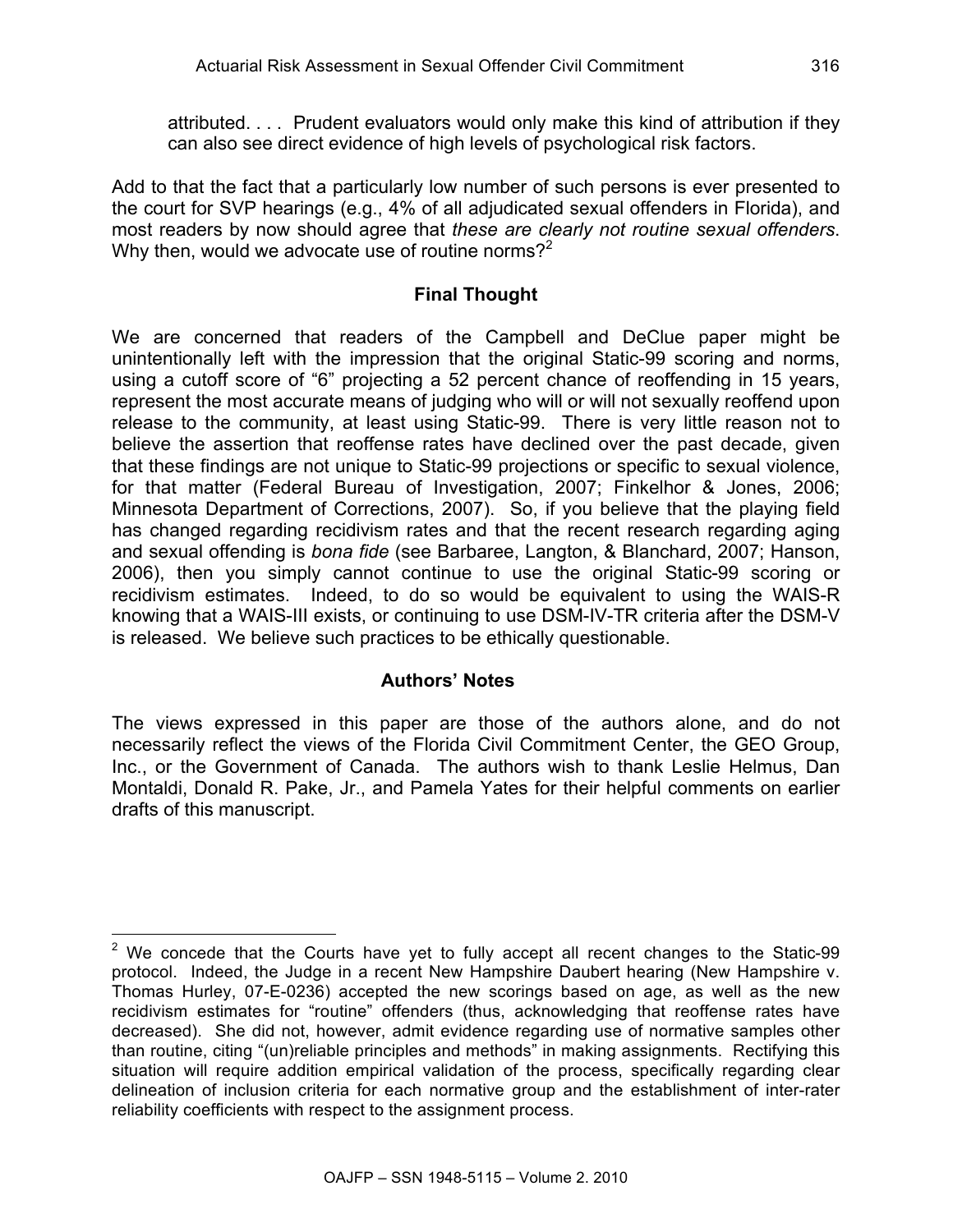#### **References**

- Abracen, J., & Looman, J. (2005). Developments in the assessment and treatment of sexual offenders: Looking backward with a view to the future. *Journal of Interpersonal Violence, 20,* 12-19.
- Andrews, D. A., & Bonta, J. (2000). *LSI-R: Level of Service Inventory—Revised.* Toronto, ON: Multi-Health Systems.
- Barbaree, H. E., Langton, C. M., & Blanchard, R. (2007). Predicting recidivism in sex offenders using the VRAG and SORAG: The contribution of age-at-release. *International Journal of Forensic Mental Health, 6*, 29-46.
- Campbell, T. W., & DeClue, G. (2010). Maximizing predictive accuracy in sexually violent predator evaluations. *Open Access Journal of Forensic Psychology, 2,* 148-232.
- Curtiss, P. R., & Warren, P. W. (1973). *The dynamics of life skills coaching.* Prince Albert, SK: Saskatchewan NewStart Inc. for the Training Research and Development Station Department of Manpower and Immigration.
- Federal Bureau of Investigation (2007). *Crime in the United States, 2007*. Available from http://www.fbi.gov/ucr/cius2007/index.html. (Accessed September 6, 2010)
- Finkelhor, D., & Jones, L. (2006). Why have child maltreatment and child victimization declined? *Journal of Social Issues, 62,* 685-716.
- Freund, K. (1963). A laboratory method for diagnosing predominance of homo- or hetero-erotic interest in the male. *Behaviour Research & Therapy, 1*, 85-93.
- Haaven, J. L., Little, R., & Petre-Miller, D. (1990). *Treating intellectual disabled sex offenders: A model residential program*. Orwell, VT: Safer Society.
- Hanson, R. K. (2006). Does Static-99 predict recidivism among older sexual offenders? *Sexual Abuse: A Journal of Research and Treatment, 18*, 343-355.
- Hanson, R. K., Bourgon, G., Helmus, L., & Hodgson, S. (2009). *A meta-analysis of the effectiveness of treatment for sexual offenders: Risk, need, and responsivity*. Research Report No. 2009-01. Ottawa: Corrections Research, Public Safety Canada.
- Hanson, R. K., & Bussière, M. T. (1998). Predicting relapse: A meta-analysis of sexual offender recidivism studies. *Journal of Consulting and Clinical Psychology, 66,*  348-362.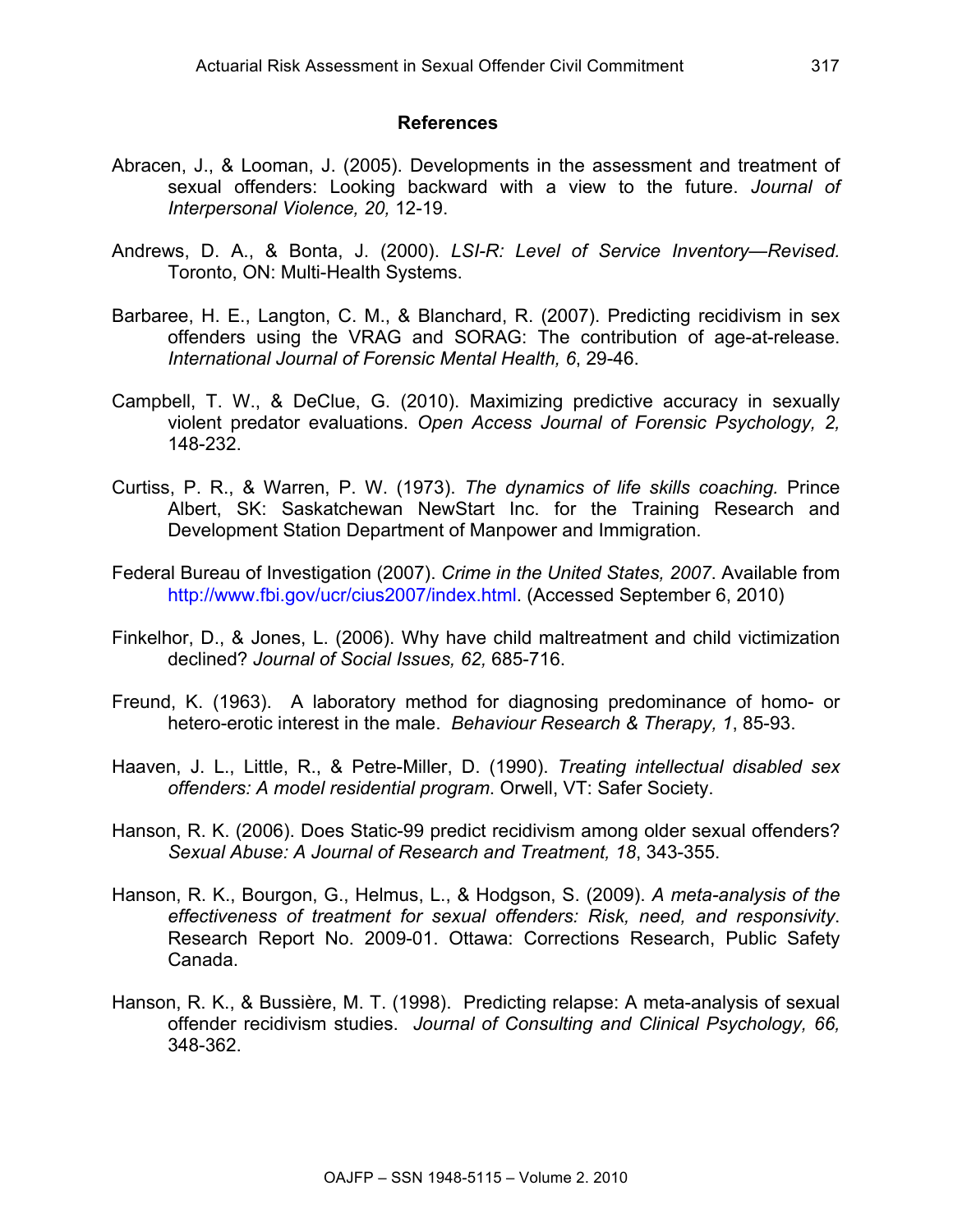- Hanson, R. K., & Harris, A. J. R. (2001). A structured approach to evaluating change among sexual offenders. *Sexual Abuse: A Journal of Research and Treatment, 13*, 105-122.
- Hanson, R. K., Harris, A. J. R., Scott, T. L., & Helmus, L. (2007). *Assessing the risk of sexual offenders on community supervision: The Dynamic Supervision Project.* [User Report 2007-05] Ottawa, ON: Public Safety Canada.
- Hanson, R. K., & Helmus, L. (2009, October). *Methods for combining historical and psychological risk factors: An example using Static-2002 and STABLE-2007.*  $P$ resentation at the 28<sup>th</sup> Annual Research and Treatment Conference of the Association for the Treatment of Sexual Abusers, Dallas, Texas.
- Hanson, R. K., & Howard, P. D. (2010). Individual confidence intervals do not inform decision-makers about the accuracy of risk assessment evaluations. *Law and Human Behavior, 34*, 275-281.
- Hanson, R. K., & Morton-Bourgon, K. E. (2005). The characteristics of persistent sexual offenders: A meta-analysis of recidivism studies. *Journal of Consulting and Clinical Psychology, 73,* 1154-1163.
- Hanson, R. K., & Morton-Bourgon, K. E. (2009). The accuracy of recidivism risk assessments for sexual offenders: A meta-analysis of 118 prediction studies. *Psychological Assessment, 21*, 1-21.
- Hanson, R. K., Phenix, A., & Helmus, L. (2009, September). *Static-99(R) and Static-2002(R): How to Interpret and Report in Light of Recent Research*. Paper presented at the 28th Annual Research and Treatment Conference of the Association for the Treatment of Sexual Abusers, Dallas, TX. Available from www.static99.org. (Accessed September 6, 2010)
- Hanson, R. K., & Thornton, D. (1999). *Static-99: Improving actuarial risk assessments for sexual offenders.* [User Report 1999-02] Ottawa, ON: Department of the Solicitor General of Canada.
- Hanson, R. K., & Thornton, D. (2008, October). *Recommendations for interpreting multiple norms for the STATIC-99.* Presentation at the 27<sup>th</sup> Annual Resarch and Treatment Conference of the Association for the Treatment of Sexual Abusers, Atlanta, Georgia.
- Harkins, L., Thornton, D., & Beech, A. (2009, October). *The use of dynamic risk domains assessed using psychometric measures to revise relative risk*  assessment using RM 2000 and Static 2002. Presentation at the 28<sup>th</sup> Annual Research and Treatment Conference of the Association for the Treatment of Sexual Abusers, Dallas, Texas.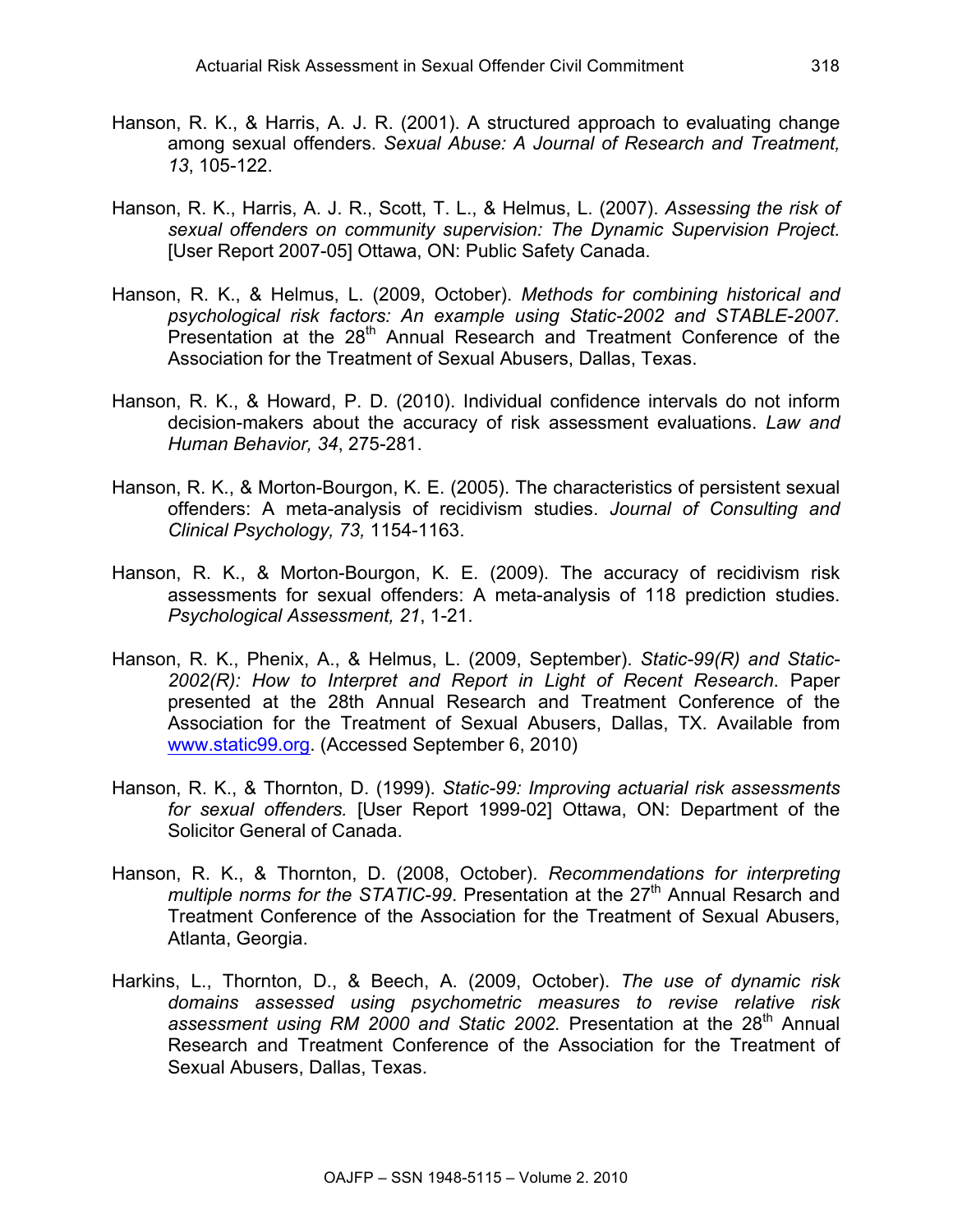- Hare, R. (2003). *The Psychopathy Checklist—Revised* (2<sup>nd</sup> Edition). Toronto, ON: Multi-Health.
- Hare, R. D., & Neumann, C. S. (2010). The role of antisociality in the psychopathy construct: Comment on Skeem and Cooke (2010). *Psychological Assessment, 22*(2), 446-454.
- Harris, A. J. R., Helmus, L., Hanson, R. K., & Thornton, D. (2008, October). *Are New Norms Needed for Static-99?* Presented at the 27<sup>th</sup> Annual Research and Treatment Conference of the Association for the Treatment of Sexual Abusers, Atlanta, Georgia.
- Helmus, L. (2009). *Re-norming Static-99 recidivism estimates: Exploring base rate variability across sex offender samples* (Master's thesis). Available from ProQuest Dissertations and Theses database. (UMI No. MR58443).
- Helmus, L., Thornton, D., & Hanson, R. K. (2009, October). *Should Static-99 recidivism estimates be adjusted based on age at release? A multi-sample exploration.* Paper presented at the 28<sup>th</sup> Annual Research and Treatment Conference of the Association for the Treatment of Sexual Abusers, Dallas, TX
- Levenson, J. S., & D'Amora, D.A. (2007). Social policies designed to prevent sexual violence: The emperor's new clothes? *Criminal Justice Policy Review, 18,* 168- 199.
- Marlatt, G. A. (1998). *Harm reduction: Pragmatic strategies for managing high-risk behaviors.* New York: Guilford.
- Marshall, W. L. (2005). Clinical and research limitations in the use of phallometric testing with sexual offenders. *Sexual Offender Treatment, 1,* 14-41.
- Minnesota Department of Corrections (2007). *Sex offender recidivism in Minnesota: April 2007*. St. Paul, MN: Author.
- Monahan, J. (1981). *The clinical prediction of violent behavior*. Originally published by National Institute of Mental Health. Reprinted as *Predicting violent behavior: An assessment of clinical techniques* by Sage Publications, also 1981.
- Nafekh, M., & Motiuk, L. (2002). *The Statistical Information on Recidivism - Revised 1 (SIR-R1) Scale: A psychometric evaluation.* Research Report R-126. Ottawa, ON: Correctional Service of Canada.
- Nuffield, J. (1982). *Parole decision-making in Canada: Research towards decision guidelines.* Ottawa, ON: Communication Division.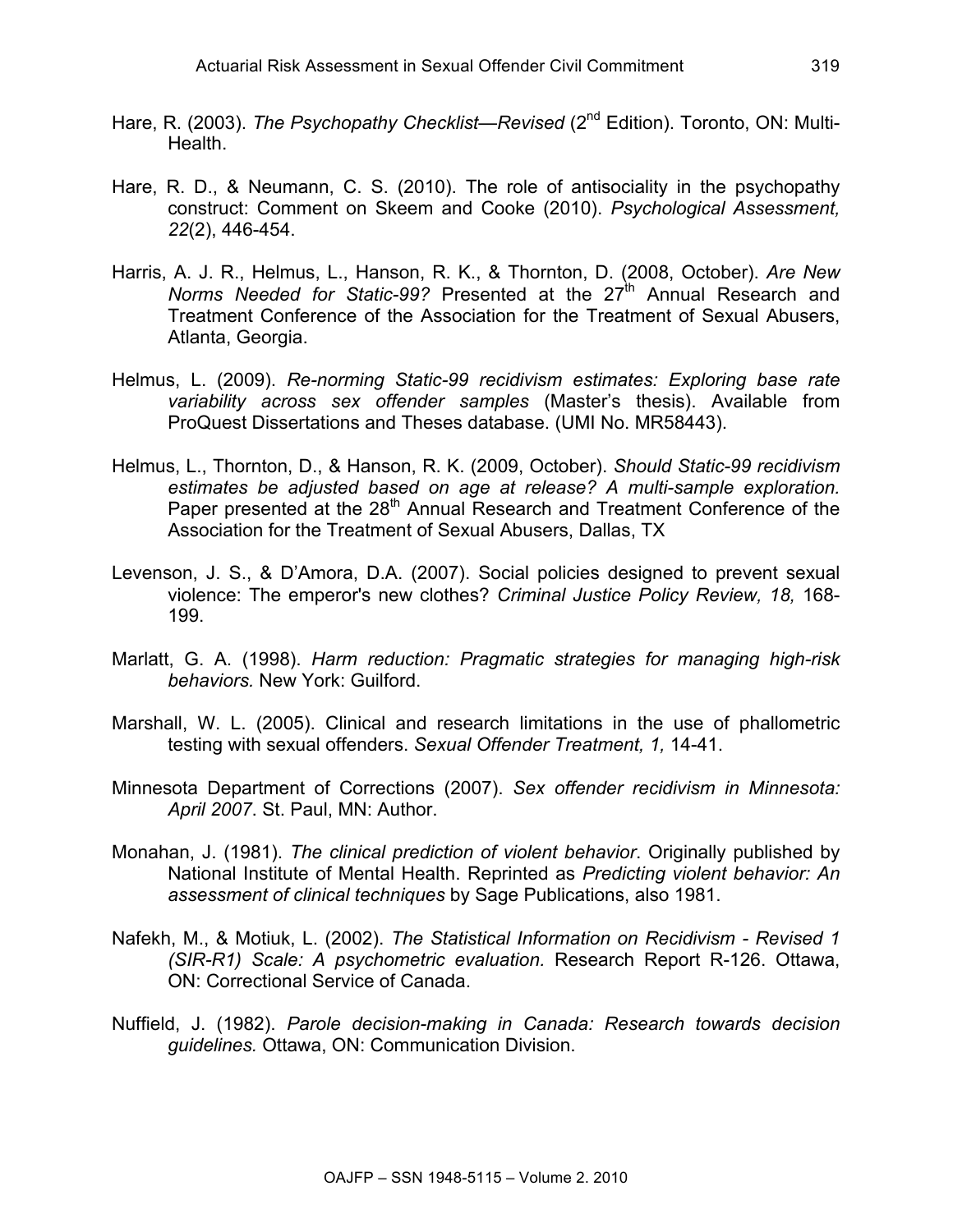- Quinsey, V. L., Harris, G. T., Rice, M. E., & Cormier, C. A. (2006). *Violent offenders: Appraising and managing risk.* 2nd Edition. Washington, DC: American Psychological Association.
- Pake, D. R. (2010). There's no such thing as success in treatment. *ATSA Forum, 22* (Summer).
- Phenix, A., Helmus, L., & Hanson, R. K. (2009). *Static-99R Evaluators' Handbook.* Available at www.static-99.org. (Accessed September 6, 2010).
- Skeem, J. L., & Cooke, D. J. (2010a). Is criminal behavior a central component of psychopathy? Conceptual directions for resolving the debate. *Psychological Assessment, 22*, 433-445.
- Skeem, J. L., & Cooke, D. J. (2010b). One measure does not a construct make: Directions toward reinvigorating psychopathy research - Reply to Hare and Neumann (2010). *Psychological Assessment, 22*, 455-459.
- Thornton, D. (2002). Constructing and testing a framework for dynamic risk assessment. *Sexual Abuse: A Journal of Research and Treatment, 14,* 139-153.
- Thornton, D., & Knight, R. (2009, October). *Using SRA need domains based on structured judgment to revise relative risk assessments based on Static-2002*  and Risk Matrix 2000. Presentation at the 28<sup>th</sup> Annual Research and Treatment Conference of the Association for the Treatment of Sexual Abusers, Dallas, Texas.
- Thornton, D., Hanson, R. K., & Helmus, L. (2009). *Moving beyond the standard model for actuarial assessment for sexual offenders.* Available at www.ccoso.org/newsletter/movingbeyondstandard.doc. (Accessed September 6, 2010)
- Wilson, R. J., Looman, J., Abracen, J., & Pake, D. R. (2010, October). *Comparing sexual offenders at the Regional Treatment Centre and the Florida Civil Commitment Center.* Paper to be presented at the 29<sup>th</sup> Annual Conference of the Association for the Treatment of Sexual Abusers, Phoenix, AZ.
- Wilson, R. J., Picheca, J. E., & Prinzo, M. (2007). Evaluating the effectiveness of professionally-facilitated volunteerism in the community-based management of high risk sexual offenders: PART TWO—A comparison of recidivism rates. *Howard Journal of Criminal Justice, 46,* 327-337.
- Wilson, R. J., & Yates, P. M. (2009). Effective interventions and the Good Lives Model: Maximizing treatment gains for sexual offenders. *Aggression & Violent Behavior, 14*, 157-161.